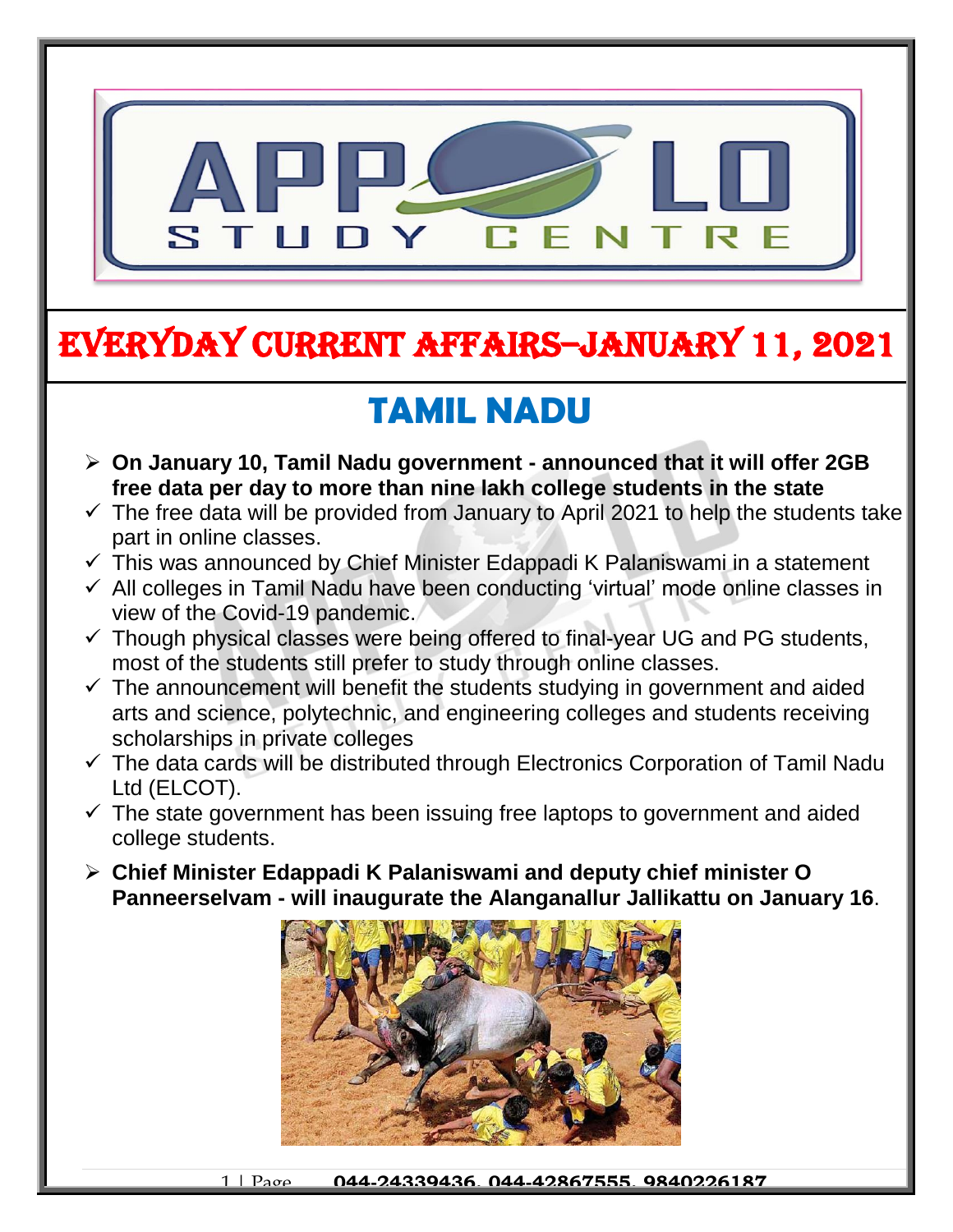- $\checkmark$  This year, the best bull and bull tamer will win cars as the prize.
- $\checkmark$  Minister for revenue, disaster management and IT R B Udhayakumar participated in the ceremony to launch the Alanganallur jallikattu with the ceremonial 'muhurthakkal'.
- $\checkmark$  The game, in which 655 bull tamers are expected to participate, will be inaugurated at 8am on January 16, 2021
- $\checkmark$  The entire event will be conducted by following the standard operating procedures as prescribed by the government
- $\checkmark$  The administration of the Alanaganallur town panchayat, revenue department and PWD officials would ensure that all the arrangements are in place for the event.
- $\checkmark$  Barricades will be erected at the venue to ensure safety.
- $\checkmark$  The entire event would be recorded using CCTV cameras installed at key places in the town.
- $\checkmark$  The spectators' gallery would be built in such a manner that physical distancing was ensured
- **The Public Works Department - has submitted the final draft of the M-sand policy to the government, after incorporating changes sought by various stakeholders.**



- $\checkmark$  The policy is expected to come into force by March or April, 2021
- $\checkmark$  As per the draft policy, the department has recommended a reduction in the imprisonment period for violations, to one year, instead of the earlier two years.
- $\checkmark$  This follows representations from stakeholders, including associations for M-sand manufacturing units and lorry owners, during the second round of meeting.
- $\checkmark$  However, the fine levied would vary depending on the case of violations.
- $\checkmark$  If quarry operators or crusher units are found quilty of issuing forged certificates to M-sand manufacturing units, they will also attract a year of imprisonment.
- $\checkmark$  The Department has also extended the period to renew PWD licences, from three to five years.
- $\checkmark$  There are nearly 1,200 M-sand manufacturing units functioning across the State.
- $\checkmark$  Out of these, only about 270 have been approved by the PWD for product quality.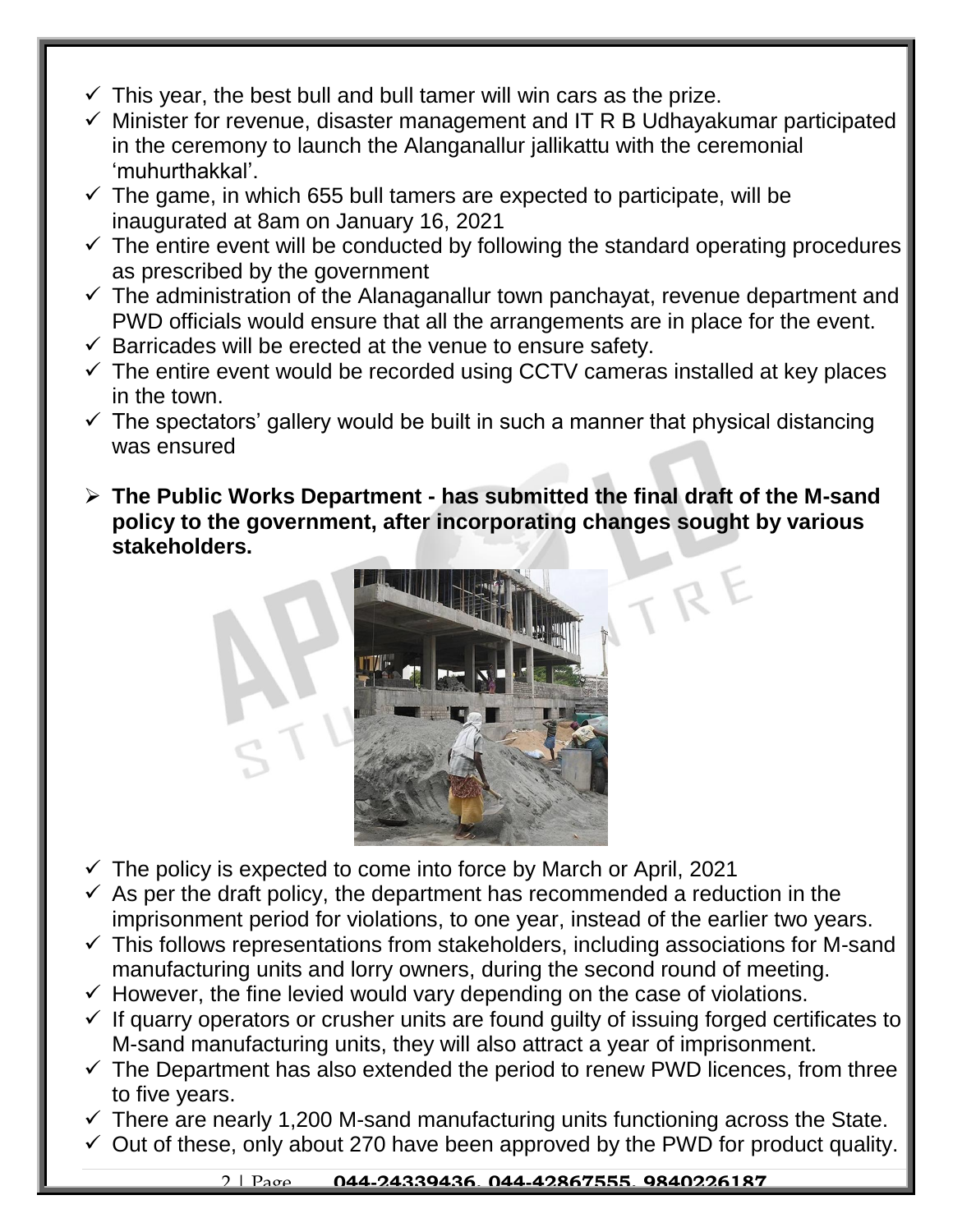$\checkmark$  While 67 applications are under scrutiny, about 400 have been identified as operating without approval.

## **STATES**

- **Arunachal Pradesh - to become India's prime producer of vanadium, a highvalue metal used in strengthening steel and titanium**
- $\checkmark$  The eastern Himalayan state, considered a sleeping hydropower giant, is all set to be placed on the vanadium map of the country
- $\checkmark$  Explorations are being carried out by the Geological Survey of India (GSI) in the state and geologists are confident of identifying a deposit soon.
- $\checkmark$  India is a significant consumer of vanadium, but is not a primary producer of the strategic metal.
- $\checkmark$  It is recovered as a by-product from the slag collected from the processing of vanadiferous magnetite ores (iron ore).
- $\checkmark$  According to data provided by the GSI, India consumed 4% of about 84,000 tonnes of vanadium produced across the globe in 2017.
- $\checkmark$  China, which produces 57% of the world's vanadium, consumes 44% of the metal.
- $\checkmark$  The first ever report of a primary deposit of vanadium in India was found in the rocks in the Depo and Tamang areas of Papum Pare district in Arunachal Pradesh
- $\checkmark$  The vanadium is noticed to be in concentrations of an average grade of 0.76% V2O5 [vanadium pentoxide]
- $\checkmark$  The Vanadium Pentoxide is used as a catalyst in the production of Sulphuric acid.
- $\checkmark$  In its pure form, Vanadium is soft, ductile and grey in colour.
- $\checkmark$  It improves tensile strength of steel and reinforce steel bars used for tunnels, buildings and bridges
- $\checkmark$  According to Indian Bureau of Mines, the total estimated reserves of Vanadium in India is around 24.63 million tonnes
- $\checkmark$  Vanadium mineralisation in Arunachal Pradesh is geologically similar to the "stone" coal" vanadium deposits of China
- $\checkmark$  Globally, the largest vanadium deposits are in China, followed by Russia and South Africa

### **NATIONAL**

- **Prime Minister Narendra Modi - is scheduled to address the valedictory function of the second National Youth Parliament on January 12 through video conferencing**
- $\checkmark$  The top three winners of the National Youth Parliament will express their views before the Prime Minister.
- Lok Sabha Speaker Om Birla, Education Minister Ramesh Pokhriyal Nishank, and Youth Affairs and Sports Minister Kiren Rijiju will also be present on the occasion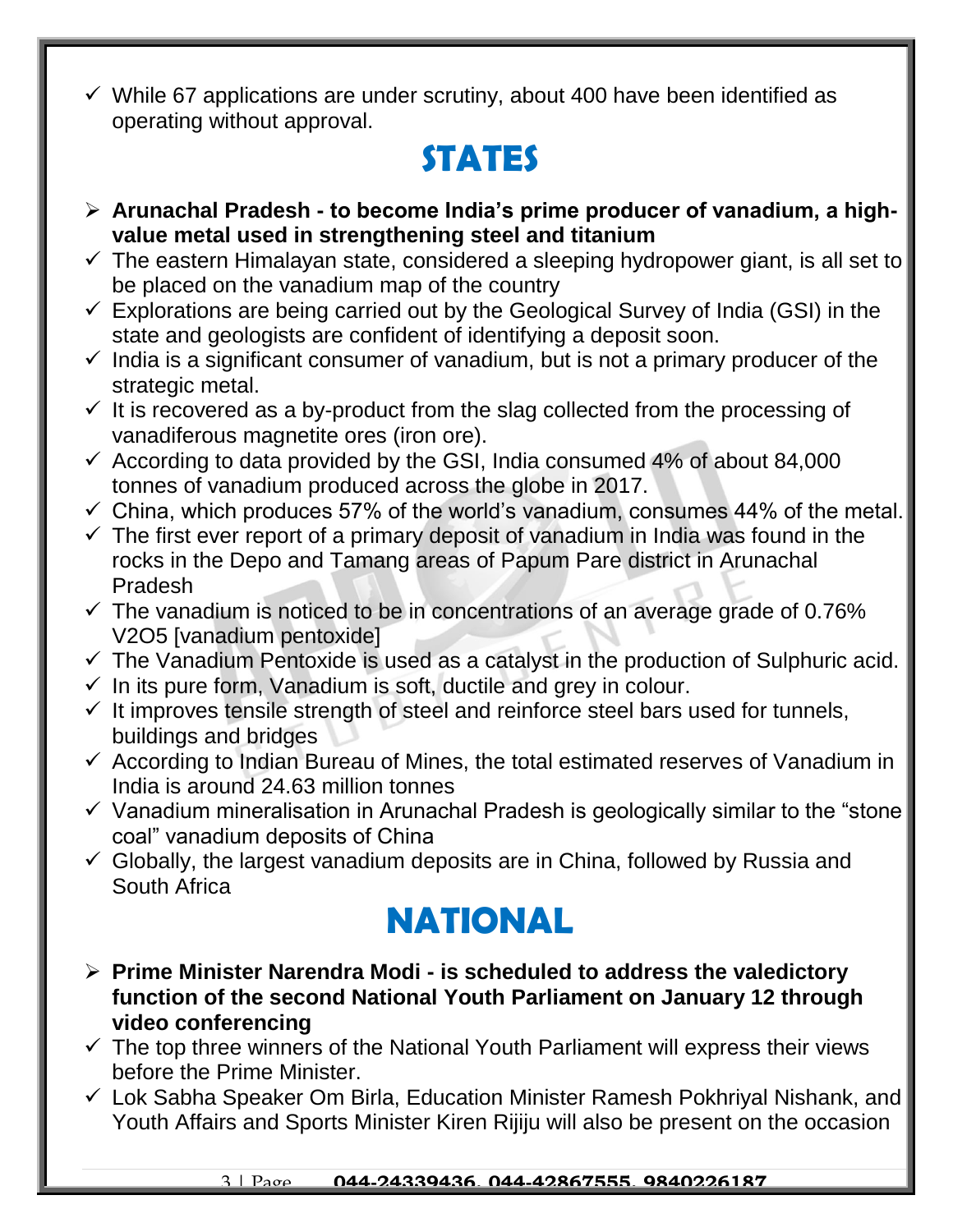

- $\checkmark$  The National Youth Parliament is organised to provide a platform to the youth between the age of 18 and 25 years to express themselves on public issues.
- $\checkmark$  It is held on January 12 to commemorate the birth anniversary of Swami Vivekananda.
- $\checkmark$  Also, the Government of India celebrates the birth anniversary of Swami Vivekananda as National Youth Day.
- $\checkmark$  The National Youth Festival is celebrated every year from January 12 to 16.
- $\checkmark$  The National Youth Parliament is held at three levels district youth parliament at district level, state youth parliament at state level, National youth parliament at National level.
- $\checkmark$  The National Youth Parliament is based on the idea given by the prime minister in his 'Mann Ki Baat' address on December 31, 2017
- $\checkmark$  The first National Youth Parliament was held in 2019 under the theme "be the voice of new India and find solutions and contribute to policy".
- $\checkmark$  The second National Youth Parliament was launched on December 23 last year through virtual mode, and over 2.34 lakh youths from across the country participated in the first stage
- $\checkmark$  It was followed by State Youth Parliaments through virtual mode from January 1 to 5 this year.
- $\checkmark$  The finals, comprising of 29 national winners, will be held in the Central Hall of Parliament on January 11.
- $\checkmark$  They will speak before a national jury comprising MPs Roopa Ganguly and Parvesh Verma and journalist Prafulla Ketkar, the editor of Hindutva weekly Organiser.
- $\checkmark$  The National Service Scheme operating under Ministry of Youth Affairs and Sports organises the National Youth parliament.
- $\checkmark$  The National Service Scheme (NSS) is a central government scheme.
- $\checkmark$  It provides opportunity to students of class 11 and 12, graduate and postgraduate students at colleges and Universities to participate in various government alert community services.
- $\checkmark$  The main objective of the scheme, launched in 1969, is to provide hands on experience to young students in delivering community service.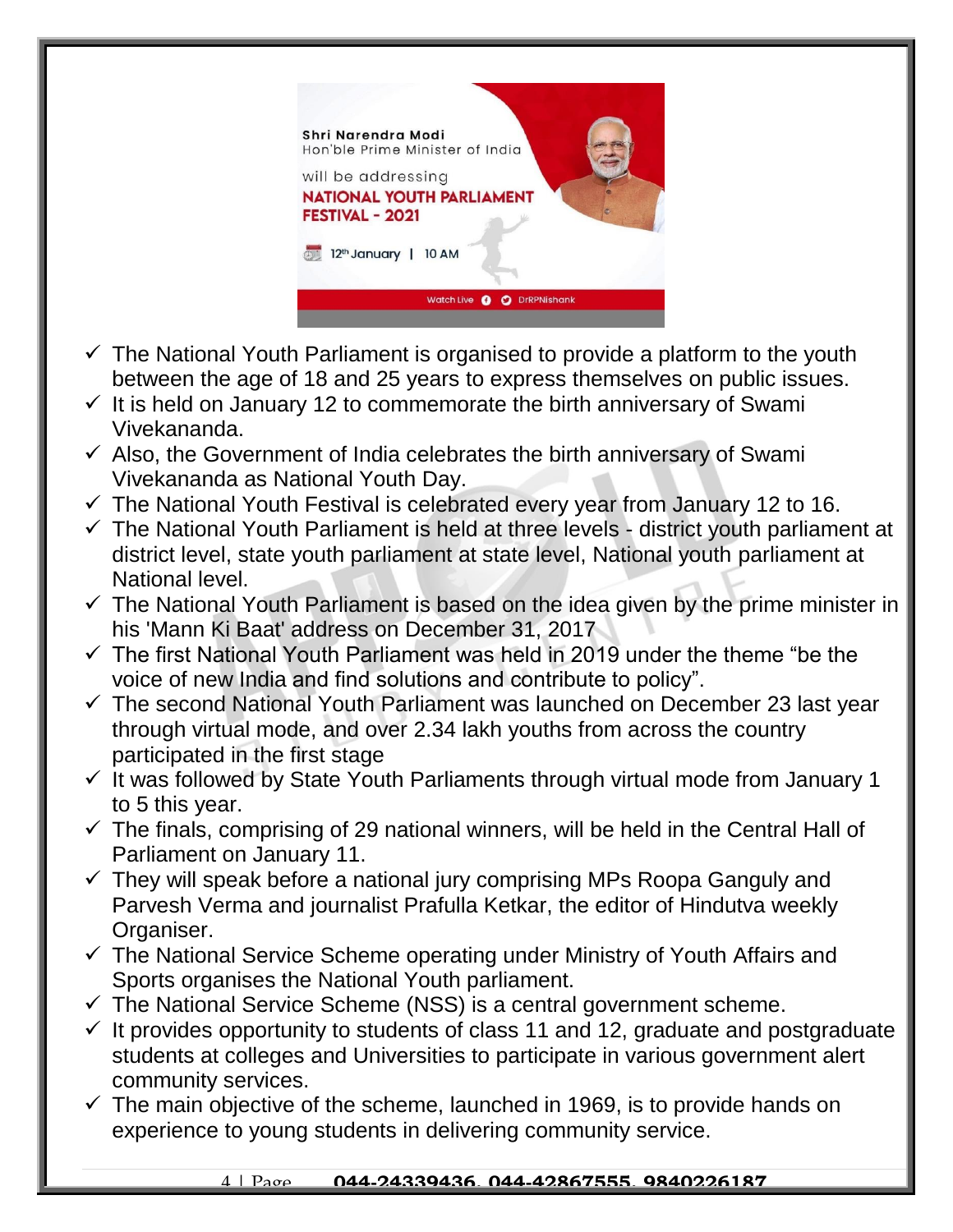- **The government - to generate unique health identity (UHID) for those giving Aadhaar as an identity proof for vaccination**
- $\checkmark$  Once a UHID is generated, a person's health records are digitally maintained in hospitals and become a part of government records.
- $\checkmark$  Notably, providing Aadhaar is not mandatory to receive the vaccine— any government-issued ID will be accepted
- $\checkmark$  Also, the government has explicitly stated that using Aadhaar as photo ID proof could have "legal implications" and hence the option is not listed in the Photo ID drop down menu
- **On January 10, the Centre – has confirmed that the bird-flu outbreak has been confirmed in seven states, even as fresh avian deaths were reported from various parts of the country.**



- $\checkmark$  The outbreak has been confirmed in the states of Kerala, Rajasthan, Madhya Pradesh, Himachal Pradesh, Haryana, Gujarat and Uttar Pradesh
- $\checkmark$  Further, the test results are awaited for the samples collected from Delhi and Maharashtra.
- $\checkmark$  The samples collected from Chhattisgarh's Balod have tested negative for the avian influenza virus
- $\checkmark$  The government has also directed zoo managements to submit daily reports to the Central Zoo Authority (CZA) till their area is declared free from the disease.
- $\checkmark$  The CZA, under the environment ministry, issued an office memorandum saying avian influenza is a scheduled disease under the Prevention and Control of Infectious and Contagious Diseases in Animals Act, 2009
- $\checkmark$  Hence, the reporting of such a disease is obligatory for taking appropriate preventive measures against its spread.
- $\checkmark$  Carcasses of 215 migratory birds were found in the Pong Dam Wildlife Sanctuary in Himachal Pradesh's Kangra district
- $\checkmark$  This takes the total number of such birds suspected to have died of avian influenza to 4,235
- **The government - has removed the condition of submitting a valid visa and medical certificate while applying for International Driving Permit (IDP).**